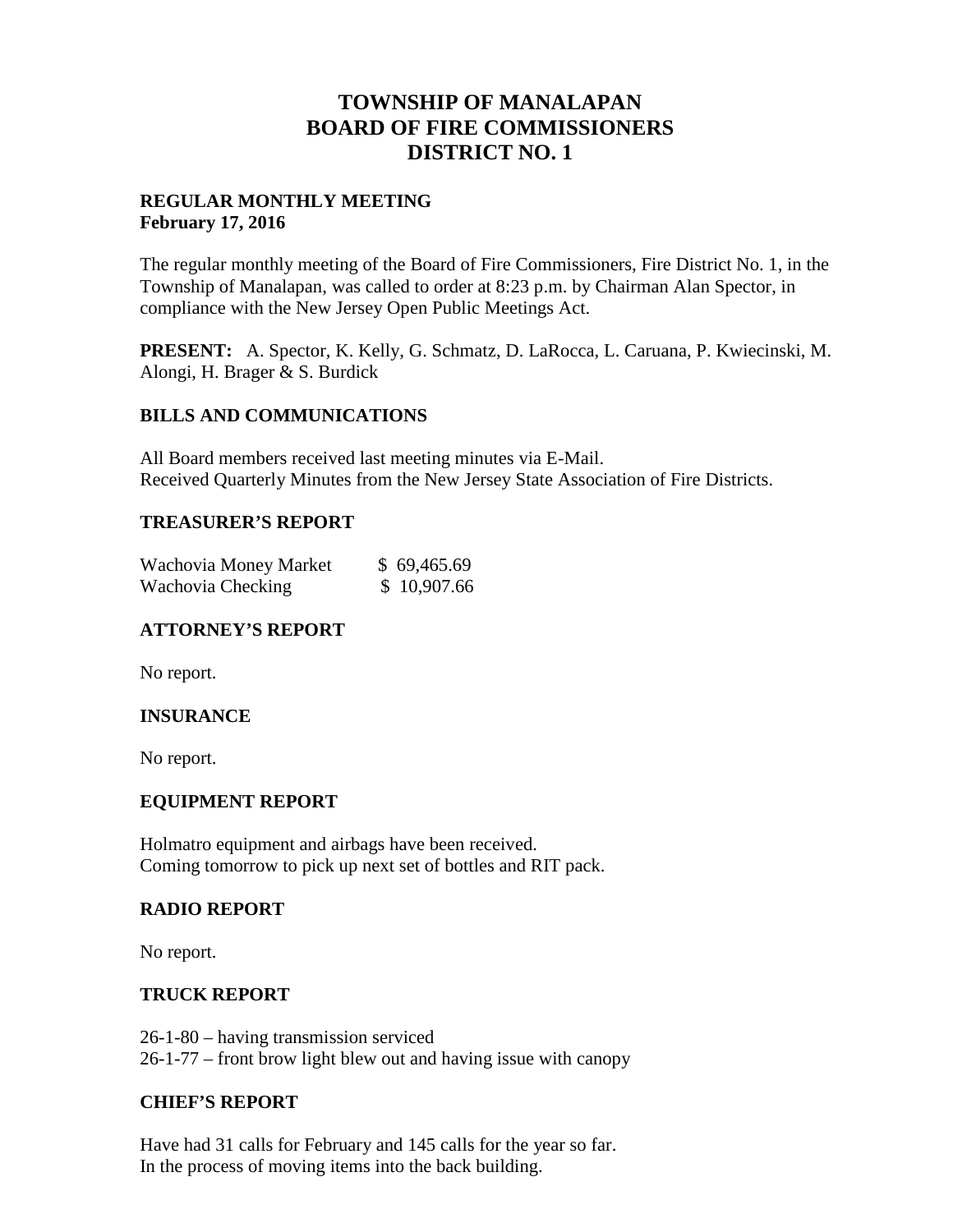## **ASSOCIATION REPORT**

Hal Brager is obtaining price for installing key fobs pads on the 2 doors downstairs and the 3 office doors upstairs.

Received a \$3,000 donation from a Manalapan family who's daughter was killed by a drunk driver; looking at purchasing a battery operated Holmatro tool.

## **TRUSTEES' REPORT**

No report.

#### **OLD BUSINESS**

See attached.

#### **NEW BUSINESS**

Commissioner Schmatz made a motion to pay all vouchers; this was seconded by Commissioner LaRocca. All voted aye.

Commissioner LaRocca will have the Opticom systems serviced.

Commissioner Schmatz made a motion not to exceed \$300 to purchase 4 3x18 runners; this was seconded by Commissioner LaRocca. All voted aye.

Commissioner Schmatz made a motion not to exceed \$1,000 for purchase a fire suppression grenade kit; this was seconded by Commissioner Kelly. All voted aye.

Commissioner Schmatz received a quote for \$3,750 from Precision Tech to replace water heater at Satellite; need to obtain one more quote.

Ladder testing is scheduled for August  $1^{\text{st}}$ ,  $2^{\text{nd}}$  &  $3^{\text{rd}}$ .

Commissioner and budget election is this Saturday.

Meeting opened to the public at 8:45 P.M.

A motion was made by Commissioner Spector to adjourn; it was seconded by Commissioner Kelly and all voted aye.

Meeting adjourned at 8:48 P.M.

Respectfully submitted, Kenneth Kelly, Clerk